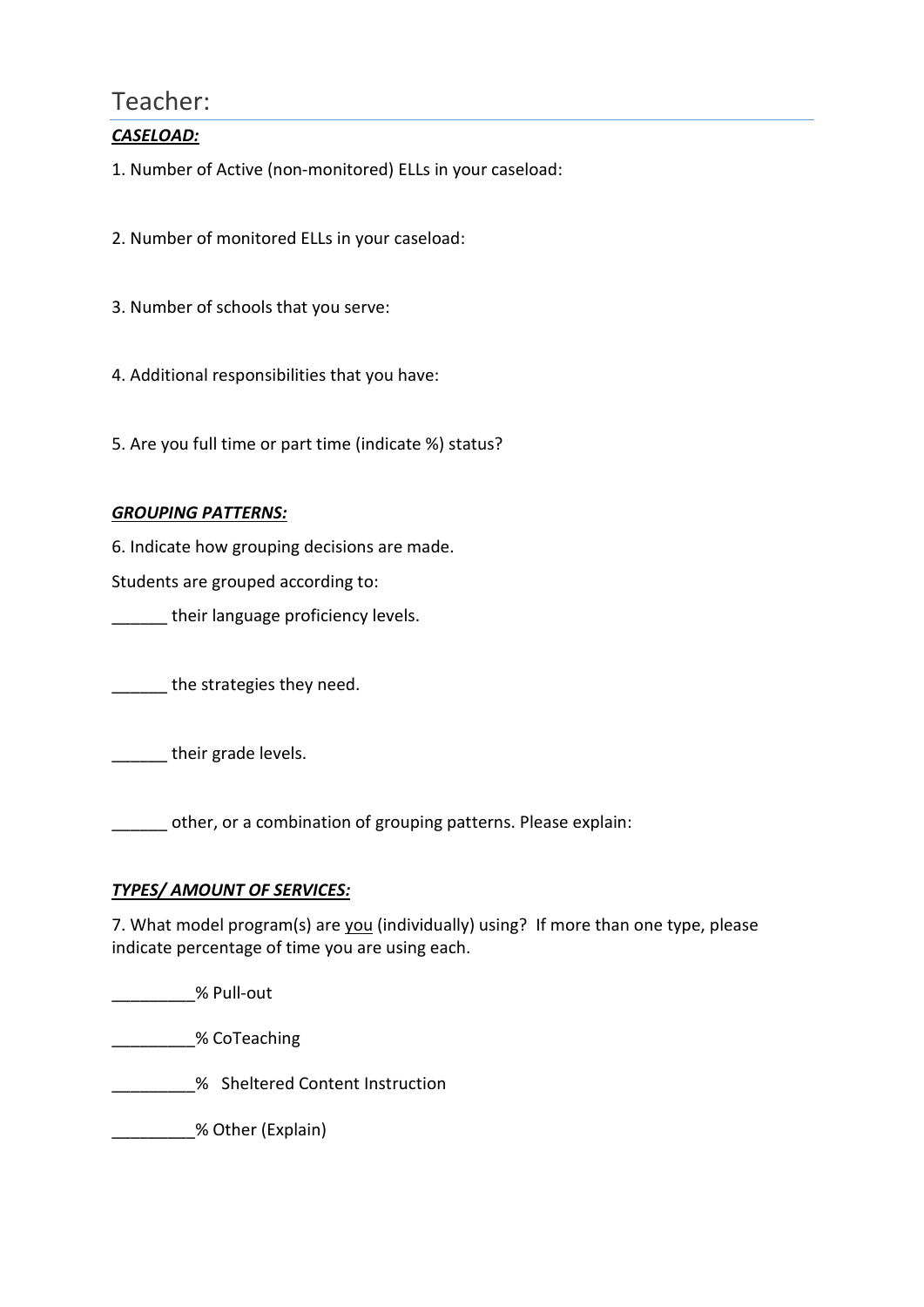Please indicate the amount of time (on average) that you meet with ELLs of specific proficiency levels.

| <b>Proficiency</b>                                                                         | Total number of    | Number of minutes/ hours seen:             |  |  |  |  |
|--------------------------------------------------------------------------------------------|--------------------|--------------------------------------------|--|--|--|--|
| Levels:                                                                                    | students in your   |                                            |  |  |  |  |
|                                                                                            | caseload by        |                                            |  |  |  |  |
|                                                                                            | proficiency level: |                                            |  |  |  |  |
| <b>Starting</b>                                                                            |                    |                                            |  |  |  |  |
|                                                                                            |                    | Circle one: Daily or Weekly                |  |  |  |  |
| Emerging                                                                                   |                    |                                            |  |  |  |  |
|                                                                                            |                    | Circle one: Daily or Weekly                |  |  |  |  |
| <b>Developing</b>                                                                          |                    |                                            |  |  |  |  |
|                                                                                            |                    | Circle one: Daily or Weekly                |  |  |  |  |
| Expanding                                                                                  |                    |                                            |  |  |  |  |
|                                                                                            |                    | Circle one: Daily or Weekly                |  |  |  |  |
| <b>Bridging</b>                                                                            |                    |                                            |  |  |  |  |
|                                                                                            |                    | Circle one: Daily or Weekly                |  |  |  |  |
| Monitoring                                                                                 |                    |                                            |  |  |  |  |
|                                                                                            |                    | Circle one: Daily or Weekly                |  |  |  |  |
|                                                                                            |                    | Frequency with which records for monitored |  |  |  |  |
|                                                                                            |                    | students are reviewed:                     |  |  |  |  |
|                                                                                            |                    |                                            |  |  |  |  |
| Indicate any special circumstances that might affect the way the data appear. For example, |                    |                                            |  |  |  |  |
| elaborate on students that are shared between two teachers' caseloads, where the amount    |                    |                                            |  |  |  |  |
| of time might appear skewed for that proficiency level:                                    |                    |                                            |  |  |  |  |
|                                                                                            |                    |                                            |  |  |  |  |
|                                                                                            |                    |                                            |  |  |  |  |
|                                                                                            |                    |                                            |  |  |  |  |

Figure 2.3 A tool for understanding services offered